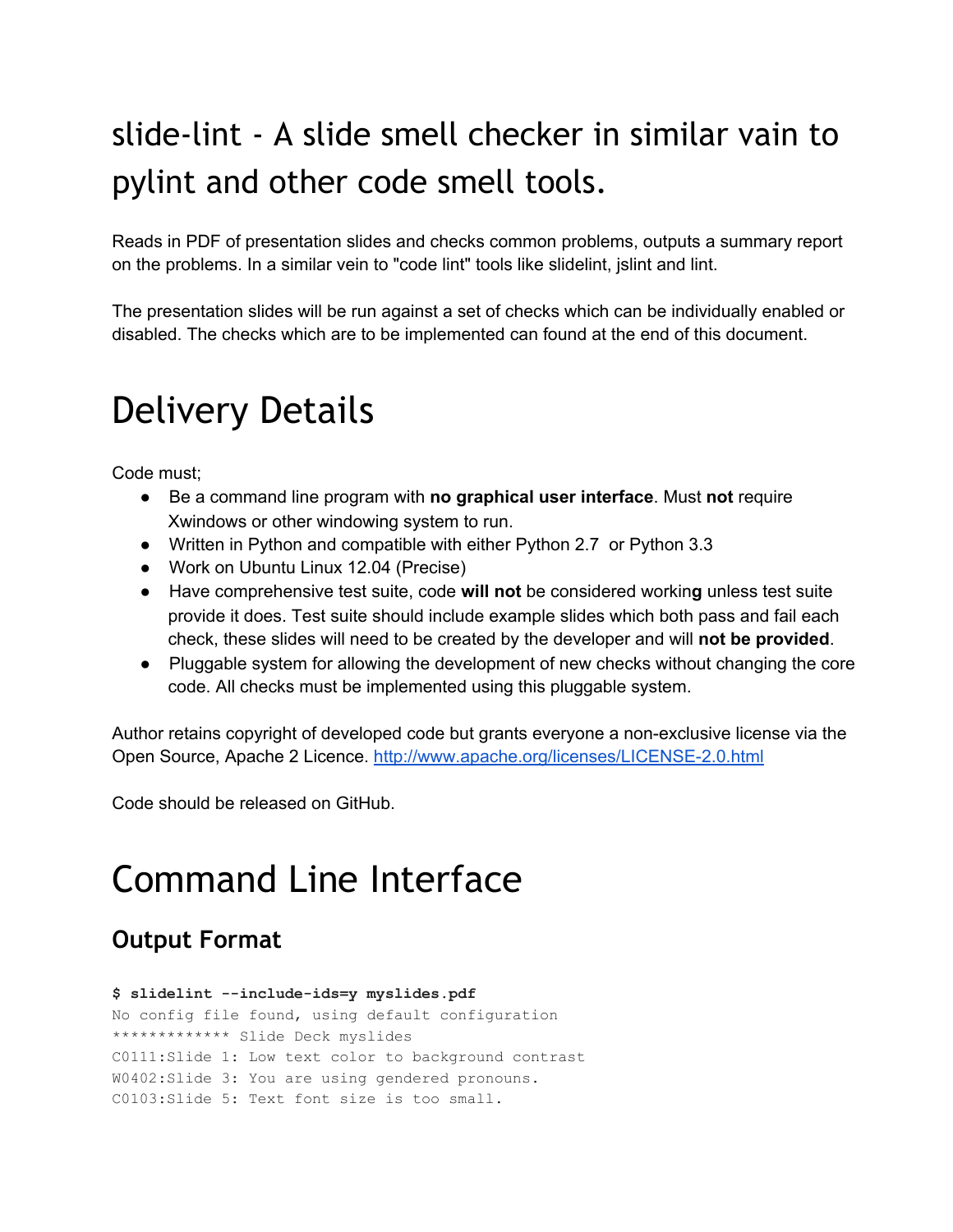#### **\$ slidelint myslides.pdf**

No config file found, using default configuration \*\*\*\*\*\*\*\*\*\*\*\*\* Slide Deck myslides C:Slide 1: Low text color to background contrast W:Slide 3: You are using gendered pronouns. C:Slide 5: Text font size is too small.

#### **\$ slidelint helpmsg=C0111**

No config file found, using default configuration :C0111: \*Low text color to background contrast\* Projectors are notorious for not having good contrast. Your text to too close to the background color and might be unreadable.

## **Arguments**

### **Reports**

#### **outputformat=<format>, f <format>**

Set the output format. Available formats are text, parseable, colorized, msvs (visual studio) and html [current: text]

#### **includeids=<y\_or\_n>, i <y\_or\_n>**

Include message's id in output [current: no]

#### --files-output=<y\_or\_n>

Put messages in a separate file for each module / package specified on the command line instead of printing them on stdout. [current: no]

### **Messages Control**

#### **enable=<msg ids>, e <msg ids>**

Enable the message, report, category or checker with the given id(s). You can either give multiple identifier separated by comma (,) or put this option multiple time.

#### **disable=<msg ids>, d <msg ids>**

Disable the message, report, category or checker with the given id(s). You can either give multiple identifier separated by comma (,) or put this option multiple time.

# Checks

Examples shown with a **red border** are slides which have issues. They should **fail** this check. Examples shown with a **green border** are slides which are okay. They should **pass** this check.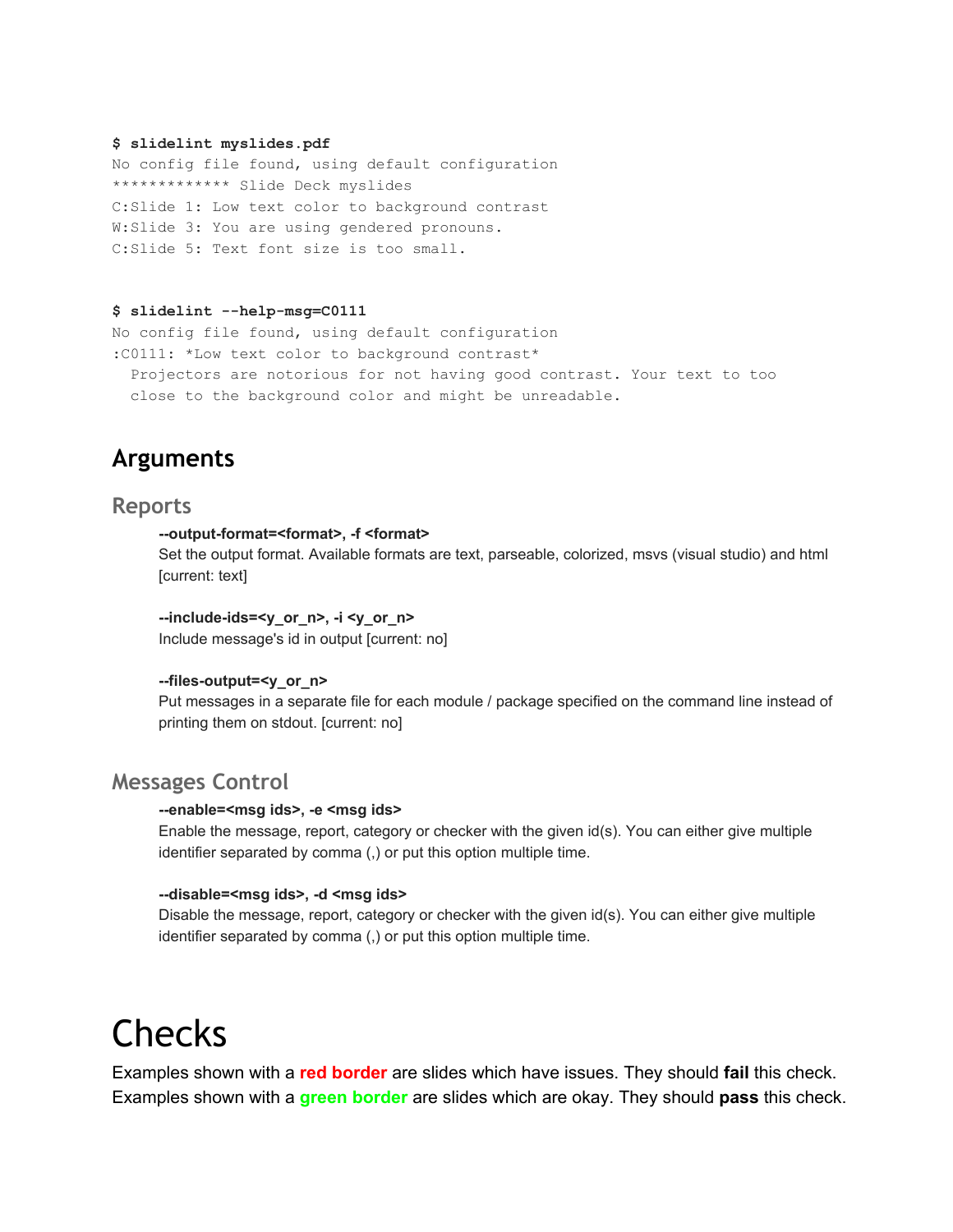## **Text Checks**

## **No text found**

### **Type: WARNING**

No text was found in the PDF file making it impossible to check the following things below.

## **Text color to background contrast**

## **Type: CRITICAL**

Check that there is sufficient contrast between text and the background behind it. For example; green on brown bad. Blue on white, white on black, black on white.

| a l'alfa fa fa a f | My<br>random<br>text | random<br>text |
|--------------------|----------------------|----------------|
|--------------------|----------------------|----------------|

## **Text font size Type: CRITICAL**

Text should take up a minimum of 1/6th the page.



**Text in "danger zone" around edges Type: CRITICAL**

Text should not appear close to the edges.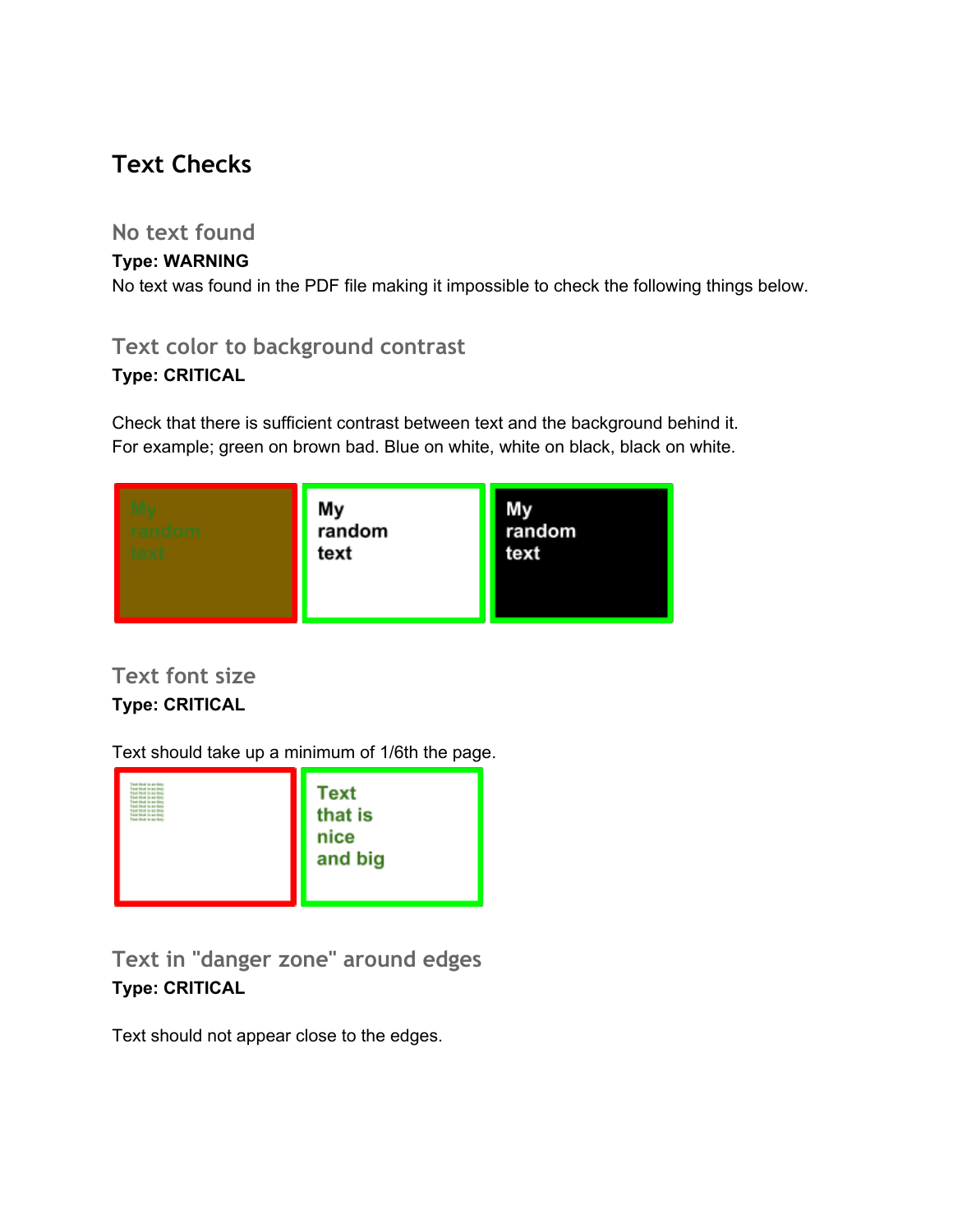## **Text on images should have an outline Type: CRITICAL**



## **Content Quality Checks**

**Grammar Checks Type: CRITICAL**

Where/Were Their/There Then/Than

http://www.grammar-monster.com/common\_grammar\_errors.htm

## **Gendered pronouns**

### **Type: WARNING**

Loosely speaking, a pronoun is a part of speech that takes the place of other nouns. Some pronouns are: I, we, he, she, all, it, they, their, etc.

Gendered pronouns are those that indicate gender: he, she, him, her, hers, his, himself and herself. All others, like "it, "one," and "they," are gender-neutral.

http://www.dailywritingtips.com/ten-ways-to-avoid-gender-bias/